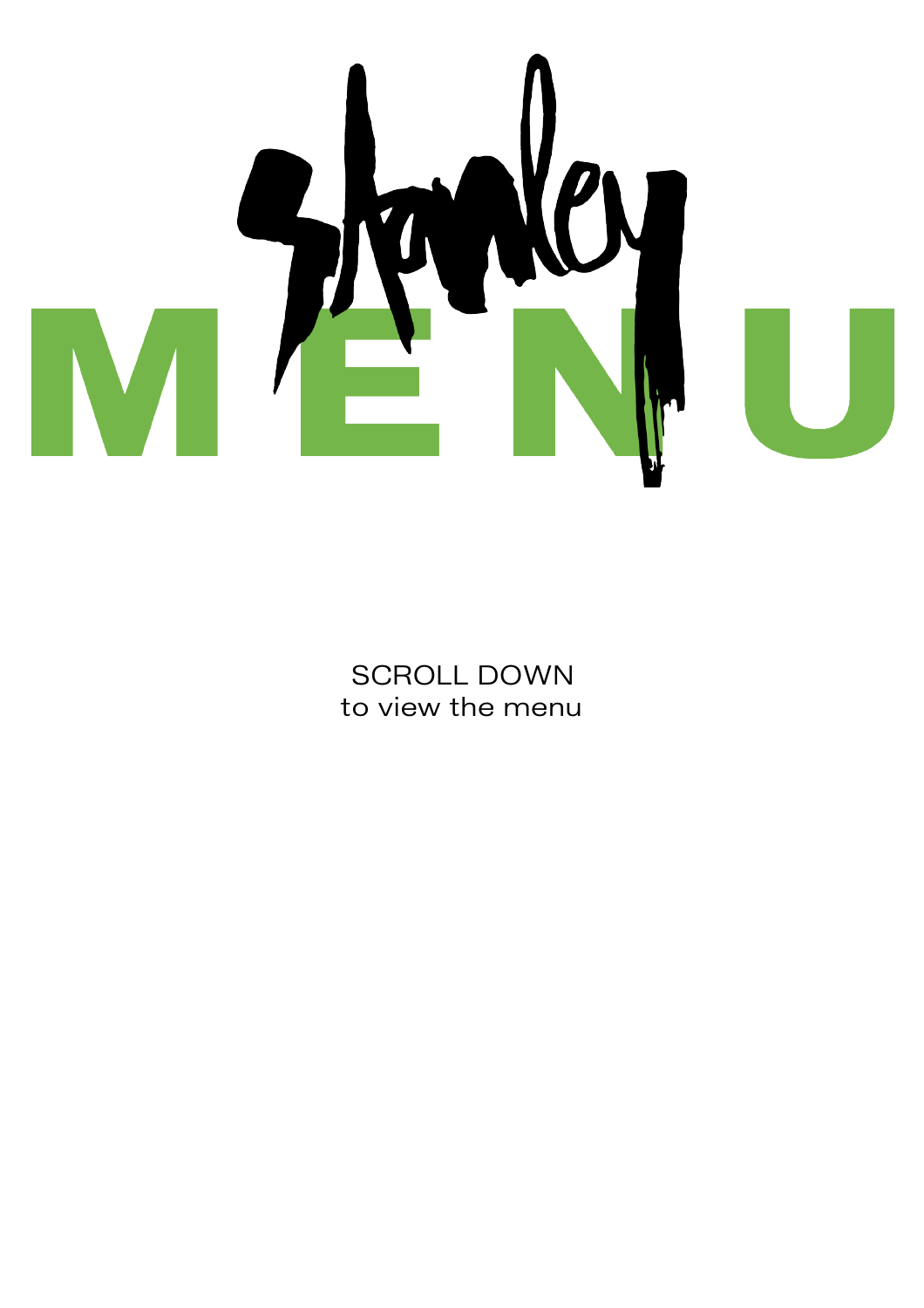

### **WELCOME TO STANLEY! TEILEN IST SEXY.**

Schön, dass Du da bist. Um Dich an die Hand zu nehmen, hier ein kleines Intro. Unser zentrales Produkt ist Fisch aus der Region. Fisch erinnert uns an Urlaub am Meer, an die Roughness der Fischmärkte, an jene Momente, bei denen uns warm ums Herz wird. Stanley soll allen Spaß machen und schmecken. Daher bieten wir auch Fleisch von regionalen Produzent:innen und vegetarische/vegane Gerichte an.

Die Karte besteht aus einzelnen Elementen. Wir empfehlen Euch, diese nach Gusto zu kombinieren, in die Mitte zu stellen und gemeinsamFamily stylezu genießen. Wie ein modularer Baukasten, in lecker. Wir sehen es als unsere Pflicht an, stetig ökologisch verantwortungsvoller zu werden, setzen deshalb u.a. auf Regionalität der Produkte, Ökostrom, Plastikverzicht. Es ist ein längerer Prozess, aber der wichtigste überhaupt.

Anyways, genießt den Abend! **TEAM STANLEY**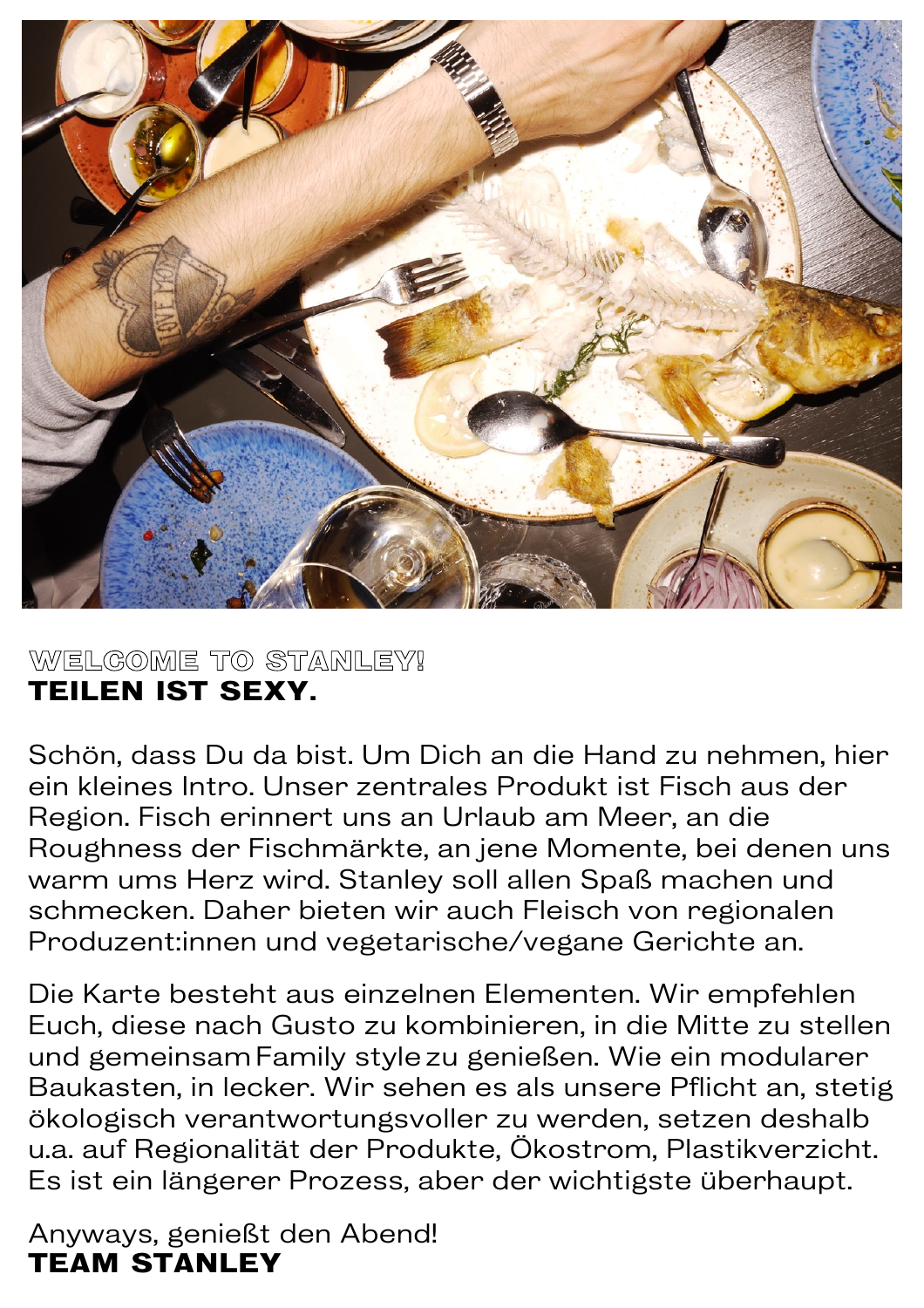## **BREAD & BUNS**

## **BROT & BUTTER**

Sauerteigbrot, Baguette, gesalzene Butter —4

# FISCHBRÖTCHEN FRIKADELLE<sup>A,C,D,G,I,J,L</sup>

Brioche, Fischfrikadelle, Frankfurter Kräuter, Blattsalat, Tomate, Meerrettich —12,5

# **FISCHBRÖTCHEN BACHFORELLE**A,C,D,G,I,J,L

Brioche, Geflämmtes Sashimi von der Bachforelle, Frankfurter Kräuter, Blattsalat, Tomate, Meerrettich —13

# **BRIOCHE MIT KALBSBOULETTEA,C,G,I,J**

Brioche, Zwiebel, Kumin-Ketchup, Tomate, süß-saure Gurken, Gruyère—12,5

# **BRIOCHE MIT GEMÜSEBRATLING**A,C,F,H

Brioche, Mais-Bohnen-Frikadelle, Salat, Gurke, Cashewkerne, Tzatziki —10,5 vegetarisch

#### **FISH**

## SAIBLINGSCARPACCIO<sup>C,D,L</sup>

Gin, Frankfurter Kräuter, gebeiztes Eigelb —14,5

**FORELLENTATAR**<sup>A,D,F</sup> Gurke, Zitrone, Apfel, Linsenchips  $-15$ 

# **FRITTIERTE SARDELLEN<sup>A,D</sup> mit Zitrone —10**

### **KARTOFFELRÖSTI & FORELLENKAVIARD,G mit Crème** Fraîche—15

**DIE (!) FISCHSUPPE**<sup>A,B,D,G,I,L,N</sup> Pulpo, Forelle, Garnelen, Bachsaibling, Safran, Tomate, Kartoffel, Brot, Gruyère, Rouille -34

**ODE AN FISCHSTÄBCHENA,C,D** -16,5 Beilagen nach Wahl als Add On

# **GANZE FISCHE**

Räucherforelle lauwarm<sup>A,D</sup> -15 Forelle $A$ ,D,G  $-22$ Bachsaibling $A$ ,D,G  $-27$ Tagesfisch $A$ ,D,G pro 100g  $-5$ 

zur Wahl Braune Butter oder Meerrettich (zum Selbst-Filetieren und Teilen, serviert mit Zitrone)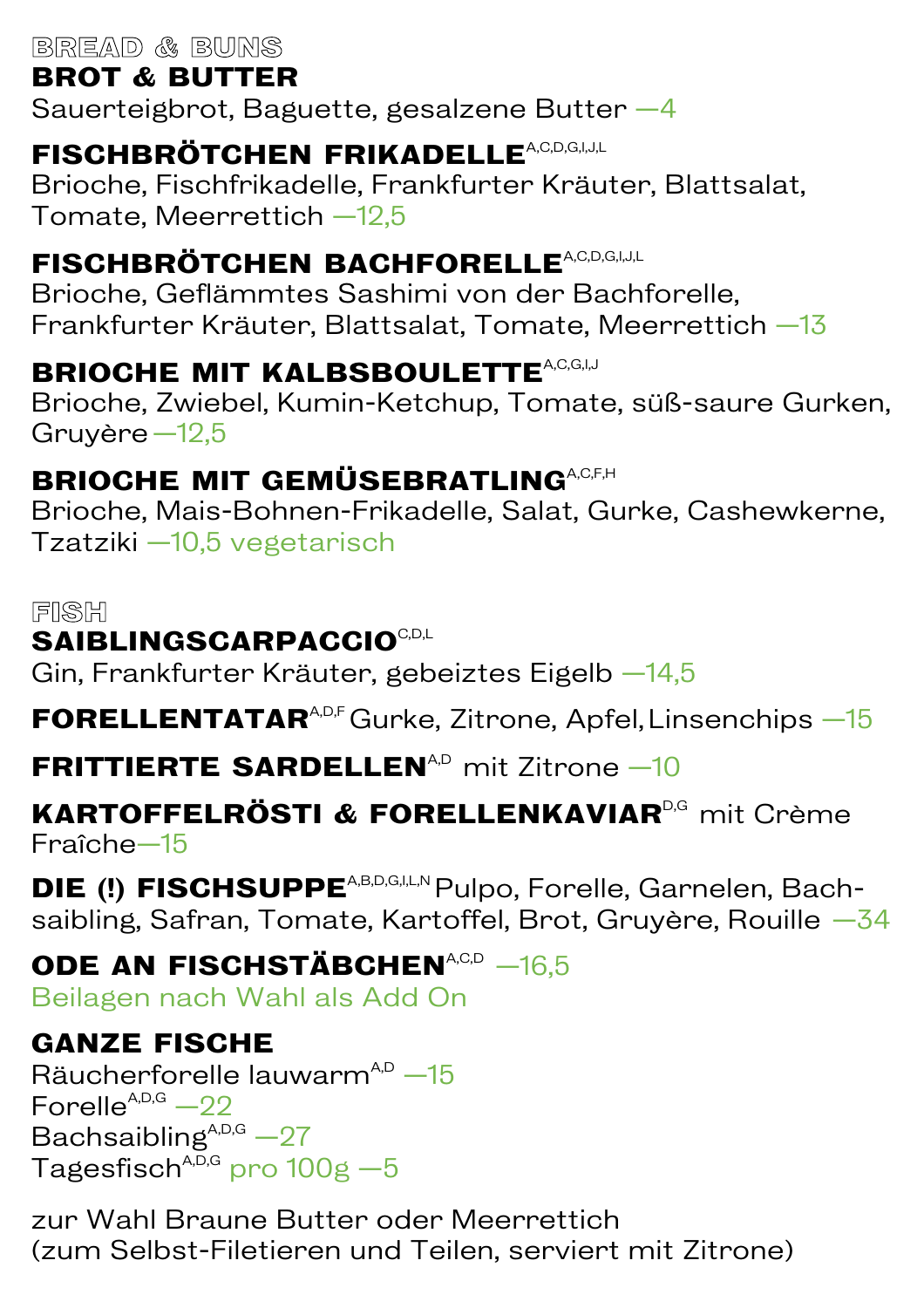**MEAT RICHTIG GUTES WIENER SCHNITZELA,C -17.5** 

Beilagen nach Wahl als Add On

# **ZARTER KALBSRÜCKEN AM KNOCHENAG**

mit Kräuter-Semmel Panade | Tagesangebot pro 100g —12,5 Fragt uns hierzu gerne!

# **VEGS KARTOFFELRÖSTI & FAKE KAVIAR**G,L

mit Balsamicokaviar und Crème Fraîche—15

ALMAN SOMMERROLLE<sup>A,F,L</sup> Reispapier, Spitzkohl, Pilze, Zwiebeln, Portwein, Gewürzlack —7 vegan möglich

### **SAISONALER SALAT**F,H,J,L Frühlingssalat, Apfel-Miso-

Marinade, Radieschen, Kresse, Sonnenblumenkerne —11 vegan

# **BESTER GRÜNER BOHNEN SALATA,J,L**

Senfsamen, Estragon, Röstbrot —11,5 vegan möglich

**SPARGEL RISOTTO**G,I,L Risotto mit gebratenem Griesheimer Spargel, Salzzitrone und Pinienkernen —21

**SMALL BITES & ADD ONS** Pulpo On  $Top<sup>N,G</sup> - 9$ Garnelen On  $Top<sup>B,G</sup> -11,5$ Hausgemachte Chips mit Gruyère—6,5 Kartoffelsalat $4,3,1$  –6,5 Schwenkkartoffeln $L, G$  –5 Spinat-Pilz-Pfanne $G,L$ –7,5 Saisonales Gemüse<sup>G,L</sup>–6,5 vegan möglich Frühlingssalat $F,H,J,L$  –5 Frische Chilis und rohe Zwiebeln —0 Fish & Meatpops<sup>A,C,D,G,I,J,L</sup> serviert mit Zitronen-Chili-Mayo und Kumin-Ketchup —12,5

# **DIPS**—2,5 jeweils

vegetarisch: Meerrettich<sup>g</sup>, Braune Butter<sup>g</sup>, Kumin-Ketchup<sup>L</sup> vegan: Zitronen-Chili-Mayo<sup>r, J.L</sup>, FFM-Chimichurri, Rouille<sup>r, J.L</sup>, Aioli<sup>F,J</sup>, Tzatziki<sup>J,F,H</sup>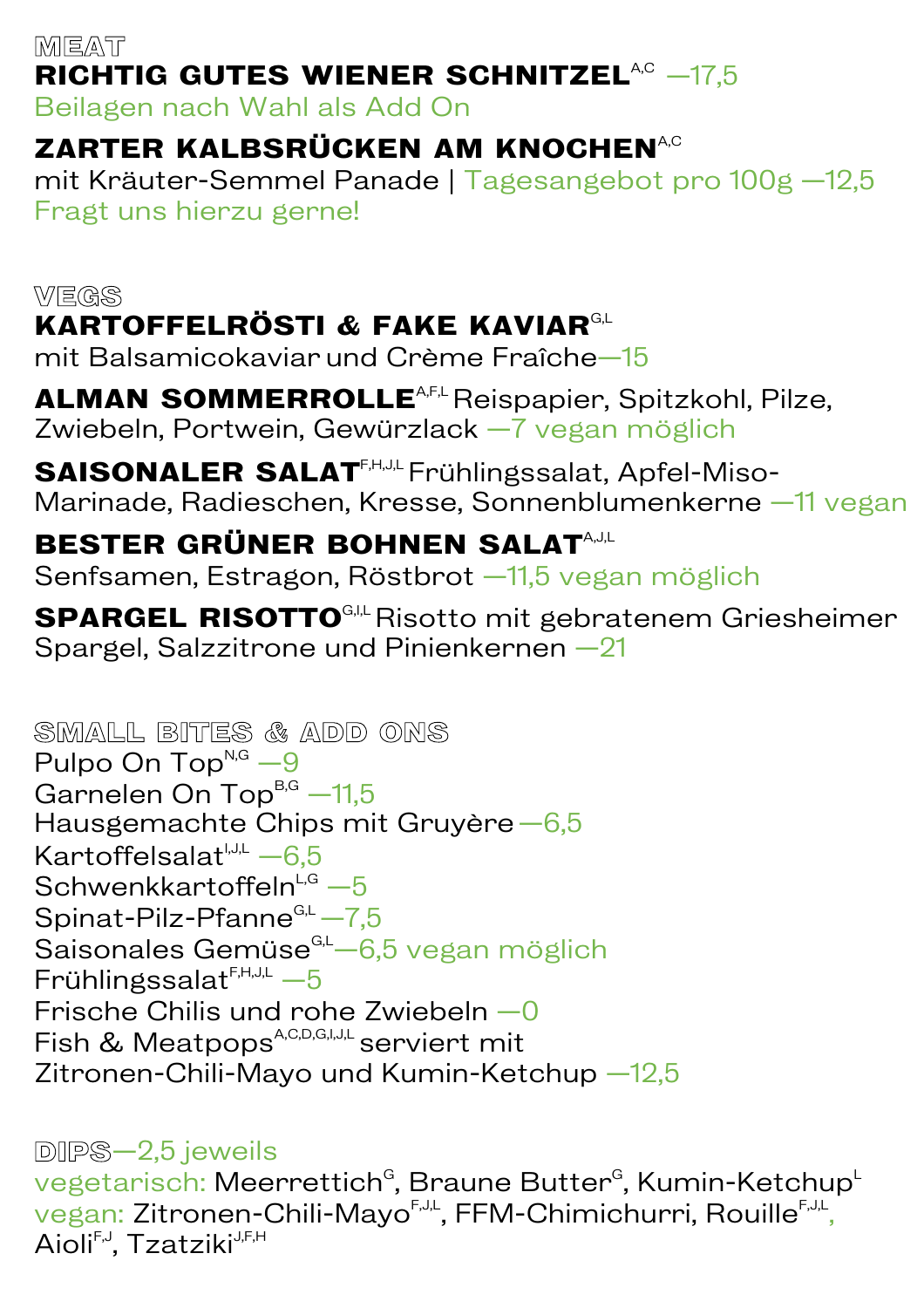**SWEET SCHOKO BOWLA,C,E,G,H, KOFFEIN** Brownie, Karamell, Mousse, Tonkabohneneis, Cookies, Schokoladenroyal, Krokant —11

#### **RHABARBER BOWL**A,F,L

Rhabarberkompott, Vanillesorbet, Ingwer, Crumble-10 vegan

**SNACKS ALL NIGHT LONG** 

**MILLÉSIMÉES** 

Französische Sardinenfilets in Olivenöl, Jahrgang 2021 — 12,5 **LOS PEPERTES** 

Spanische Sardinenfilets in Olivenöl, Jahrgang 2021 — 24 (Jeweils serviert mit Brotkorb und Salzbutter)

**DIE STANLEY CLIQUE KÜCHENTEAM**  Beate Braun (Küchenchefin) Cedric Juillot

Leonard Hinz Markus Spott

# **RESTAURANT- UND BARTEAM**

Eileen Franz (Restaurantleiterin) Sebastian Emonts Bülent Özmen (Bar) Wanja Eisert Yosman Quintero Marco Ludwig

#### **ALLERGENE**

A Gluten B Krebstiere C Eier D Fisch E Erdnüsse F Soja G Milch/Laktose H Schalenfrüchte (Nüsse) I Sellerie J Senf K Sesam L Sulfit/Schwefeldioxid M Lupine N Weichtiere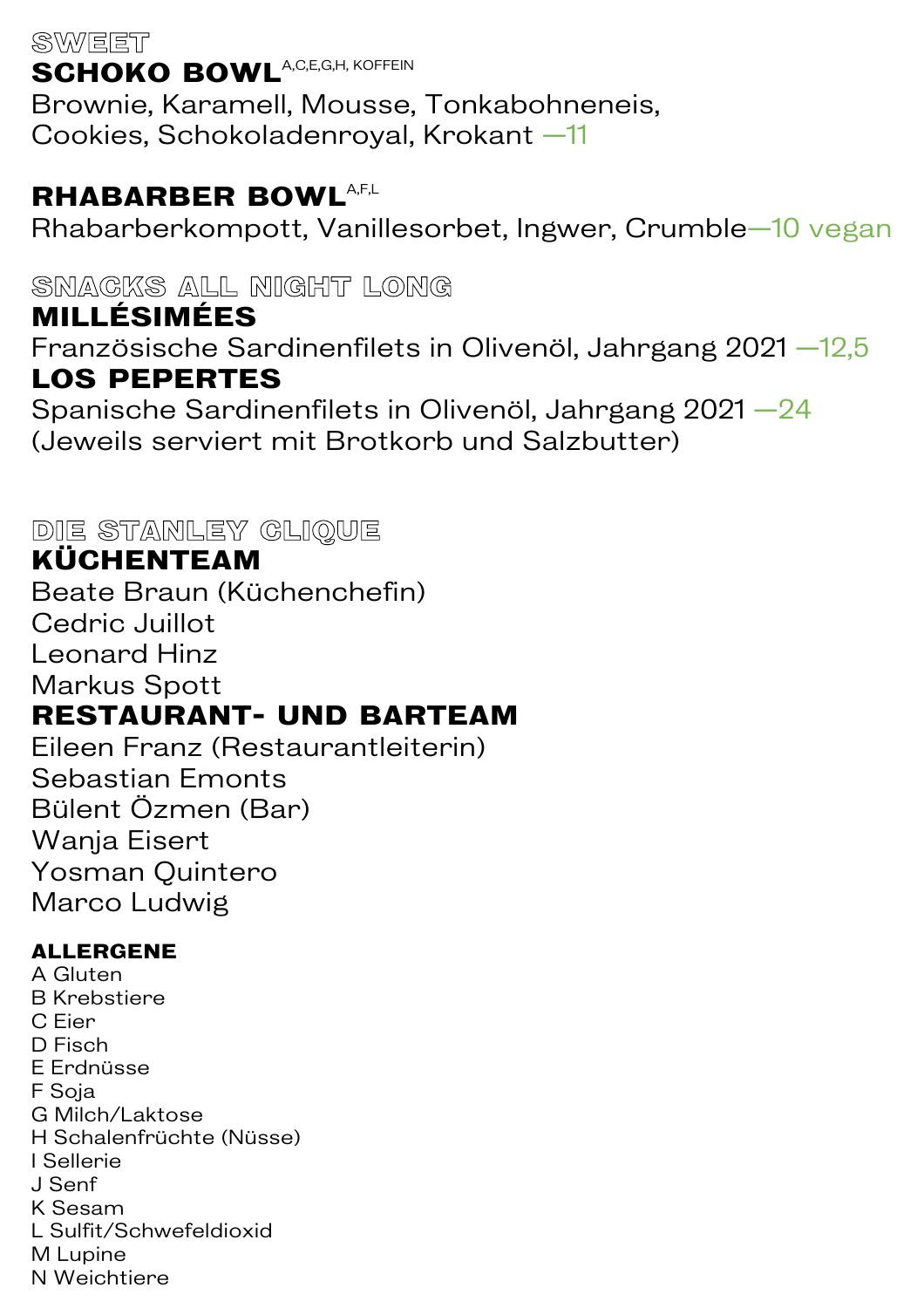

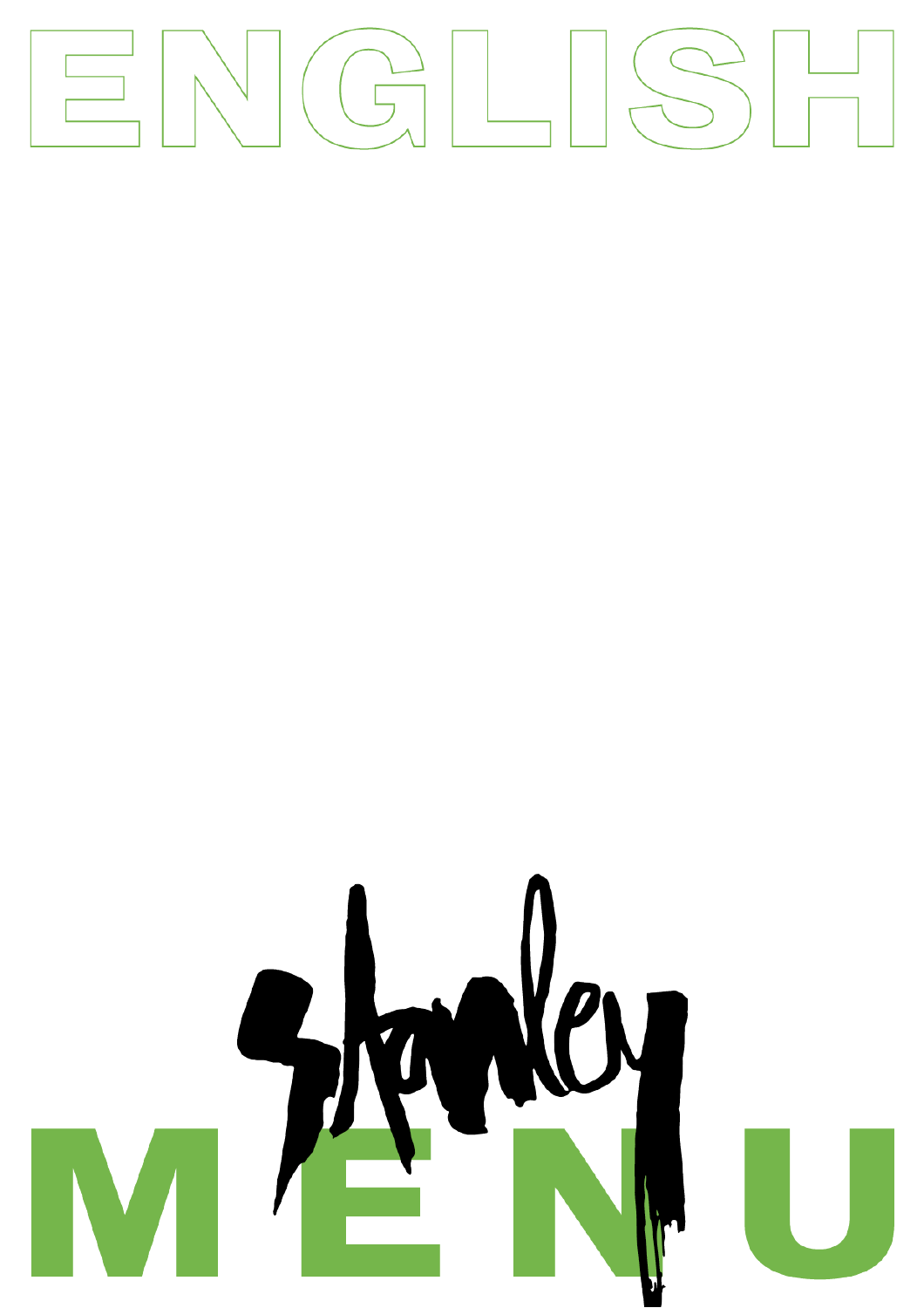

### **WELCOME TO STANLEY! SHARING IS SEXY.**

Nice to have you here. To take you by the hand, here is a little intro. Our main product is fish from the region. Fish reminds us of vacations by the sea, of quirky harbor characters, of the roughness of fish markets, of those moments that warm our hearts. Stanley is meant to be fun and tasty for everyone. Therefore, we also offer meat from regional producers and vegetarian/vegan dishes.

The menu consists of individual elements. We recommend that you combine them according to your taste, place them in the middle and share them family style. Like a modular construction kit, in delicious. We see it as our duty to constantly become more ecologically responsible, so we focus, among other things, on regionality of products, green electricity, plastic waiver. It's a longer process, but the most important one of all.

Anyways, enjoy the evening! **TEAM STANLEY**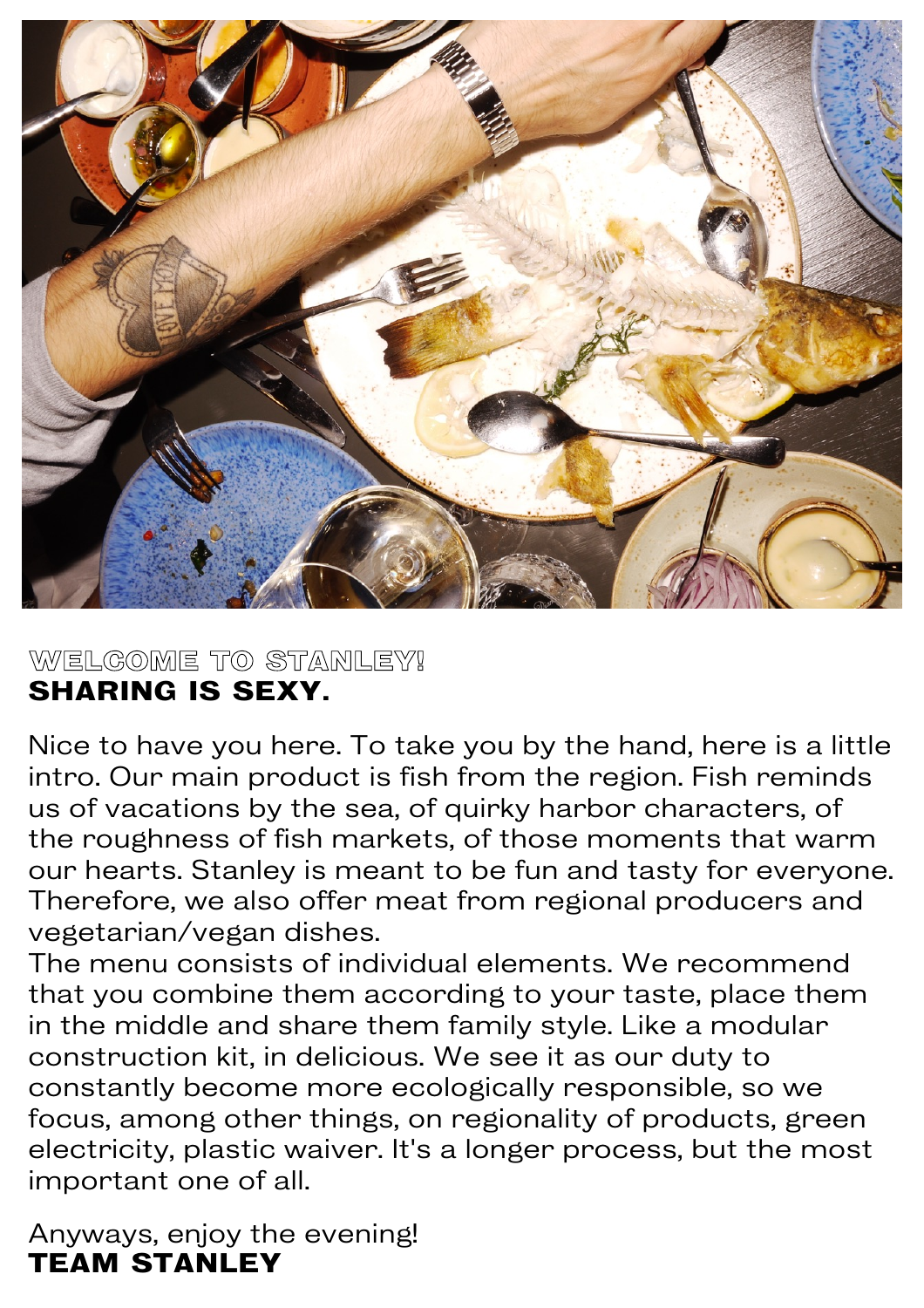**BREAD & BUNS** 

### **BREAD & BUTTER**

Sourdoughbread, Baguette, salted butter —4

**FISHCAKE BUN**A,C,D,G,I,J,L Brioche, Frankfurt herbs, green salad, tomato, horseradish —12,5

FLAMED TROUT SASHIMI BUN<sup>A,C,D,G</sup> Brioche, flamed trout sashimi, Frankfurt herbs, green salad, tomato, horseradish — 13

**VEAL MEATBALL BUNA,C,G,I,J Brioche, onions, cumin ketchup,** tomato, sweet sour cucumber, Gruyère —12,5

**VEGGIE PATTY BUNA,C,F,H Brioche, corn bean patty, salad,** tzatziki, cucumber, cashew —10,5 vegetarian

#### **FISH**

**BROOK TROUT CARPACCIO**<sup>D,C,L</sup> Gin, local herbs, stained egg yolk —14,5

**TROUT TARTAR**<sup>D,A,F</sup> Cucumber, lemon, apple, lentil chips  $-15$ 

**FRIED ANCHOVIES**<sup> $A, D$ </sup> with lemon  $-10$ 

# **POTATO ROSTI & TROUT CAVIAR**

with Crème Fraîche<sup>G</sup>-15

#### **THE (!) FISH SOUP**A,B,D,G,I,L,N

Octopus, trout, prawns, brook trout, saffron, tomato, potato, bread, Gruyère, rouille  $-34$ 

### **ODE TO FISH FINGERS**<sup>A,C,D</sup> -16,5

side dishes of your choice as add ons

### **FISH IN WHOLE**

Smoked trout lukewarm $A, D$  -15  $T$ rout $A$ <sup>A,D,G</sup>  $-22$ Brook trout $A$ , D, G  $-27$ Daily fish $A$ , D, G, P are 100g  $-5$ 

Choices between browned butter or horseradish (for sharing and to filet yourself, served with lemon)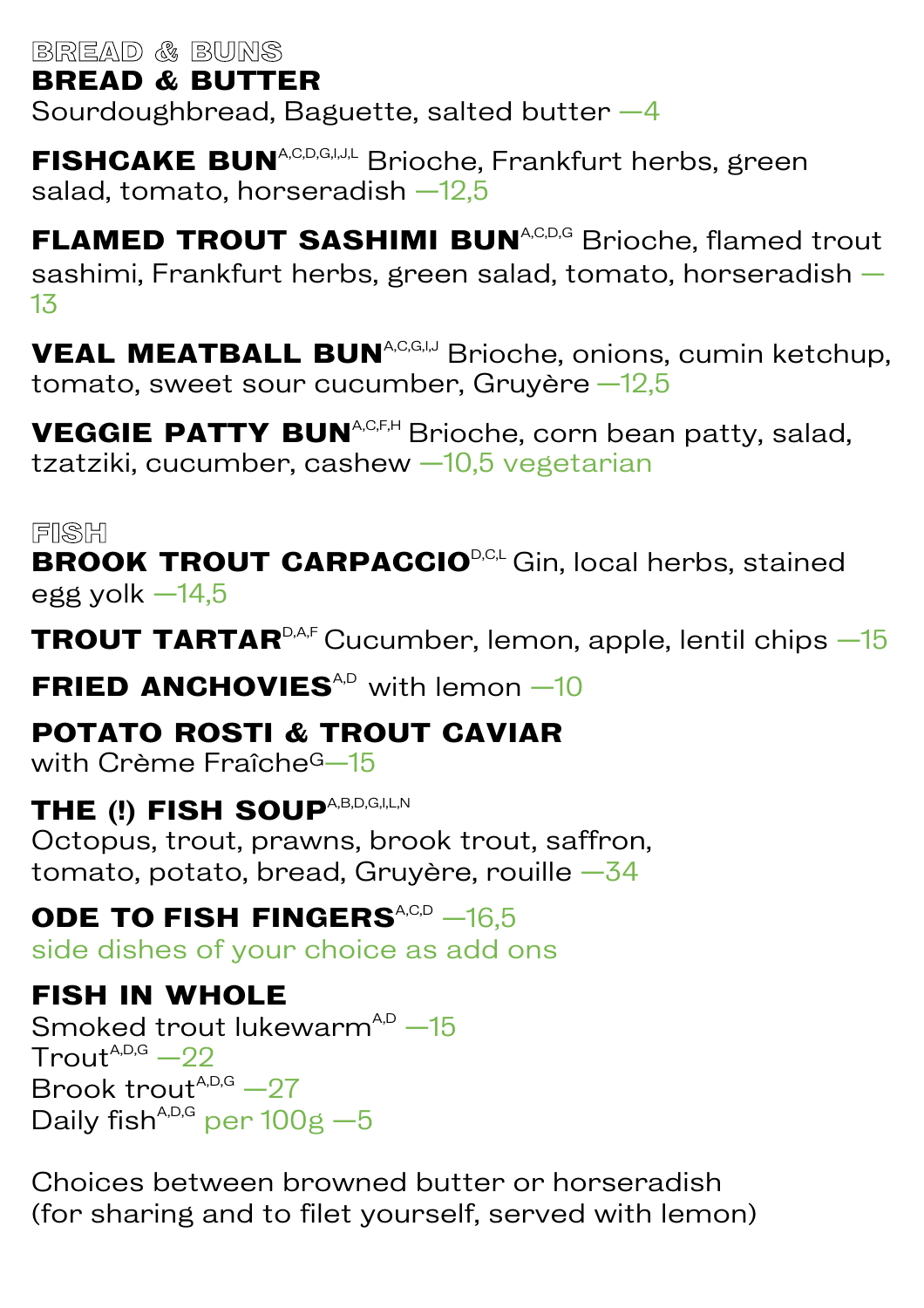# **MEAT REALLY GOOD WIENER SCHNITZELA,C —17,5**

Side dishes of your choice as add-ons

# **TENDER SADDLE OF VEAL ON THE BONEAC**

With breadcrumbs and herbs | Daily offer per 100g -12,5 We are happy to advise you!

**VEGS**

# **POTATO ROSTI & FAKE CAVIAR**

With balsamico caviar and Crème Fraîche<sup>G-15</sup>

ALMAN SUMMER ROLL<sup>A,F,L</sup> Rice paper, cabbage, portwine, mushrooms, onions, spice marinade —7 vegan option

## **VARIATION OF SEASONAL SALADSF,H,J,L**

Spring salad, cress, tomato, radish, sunflower seeds, misoapple vinaigrette—11 vegan

## **SUPERB GREEN BEEN SALADA,F,G,L mustard seeds,**

tarragon, roasted bread —11,5 vegan option

# **ASPARAGUS RISOTTO**G,I,L

Grilled asparagus from Griesheim, pine nuts, salted lemon  $-21$ 

**SMALL BITES & ADD ONS** Octopus on top $N, G -9$ Prawns on  $top<sup>B,G</sup> - 11,5$ Homemade chips, grated Gruyère $L^G$  -6,5 Potato salad $4,4$  –6,5 Potatoes tossed in butter $L, G$   $-4$ Pan-fried mushrooms with spinach $\mathrm{^{G.L}}$   $-7,5$ Seasonal vegetables —6 vegan option Spring salad $F,H,J,L$  -5 Fresh chili peppers, raw onions  $-0$ Fish & Meatpops with Lemon chili mayo and cumin ketchup $A, C, D, G, I, J, L$  –12,5

#### **DIPS**—each 2,5

vegetarian: Horseradish $^{\circ}$ , Browned butter $^{\circ}$ , Cumin ketchup $^{\mathsf{L}}$ vegan: Lemon chili mayo<sup>r, J,L</sup>, FFM-Chimichurri, Rouille<sup>r, J,L</sup>, Aioli<sup>r, J</sup>, Tzatziki<sup>F,H,J</sup>